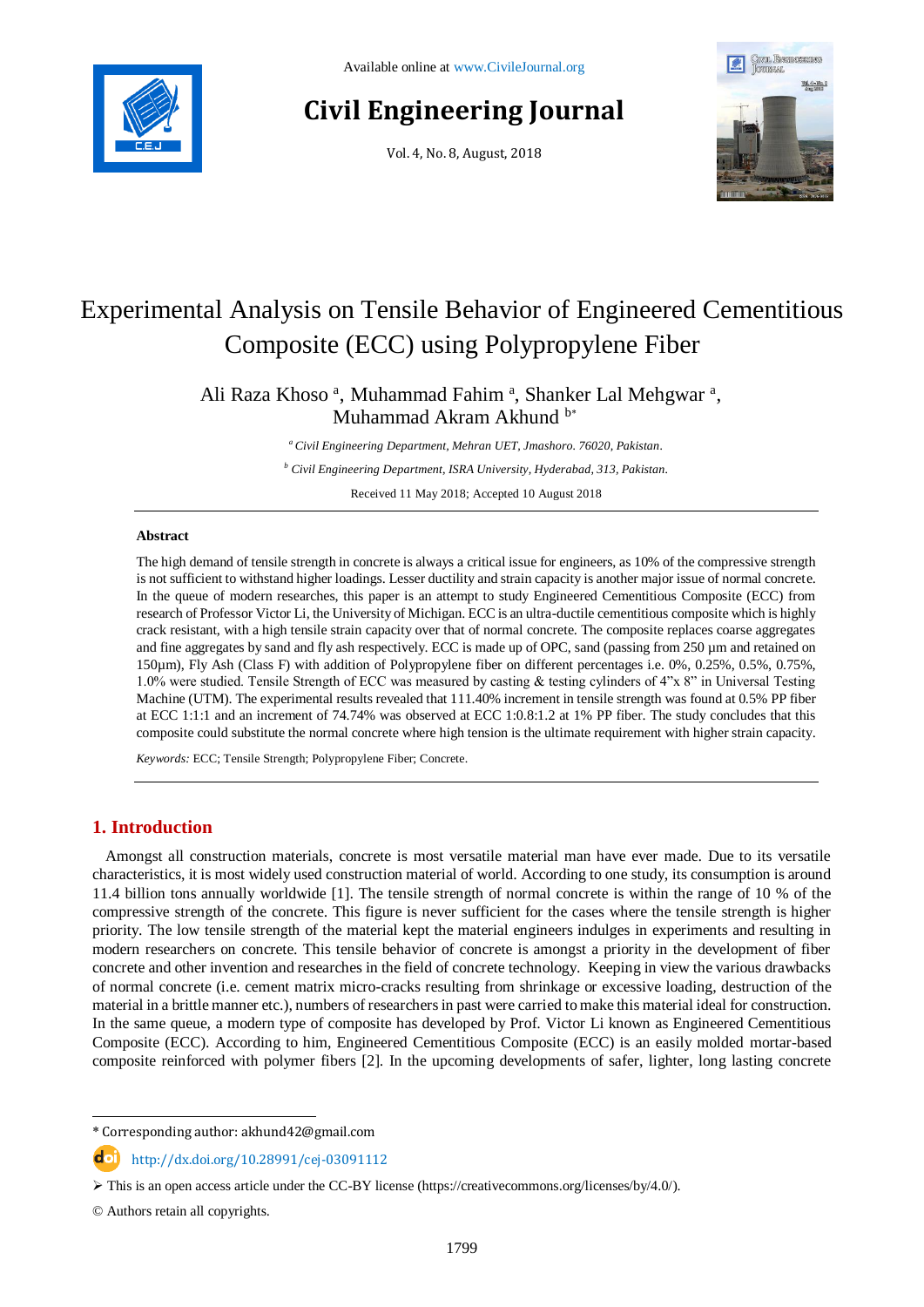infrastructure, the ECC can play vital role. Due to its numerous characteristics, now a days ECC is being prepared in ready mix plants also.

Engineered cementitious composites (ECCs) are improved version of the fiber-reinforced cementitious composites (FRCC) with noticeable enhancement in strain-hardening behavior. This composite basis on modelling of micromechanical with strain capacity ranging from 3 to 5%, claimed by [9]. This is reinforced with micromechanically designed polymer fibres. Teresa Zych (2014) done experimental work on ECC with the significant reduction of w/c ratio, exclusion of coarse aggregates in order to obtain a material of much higher homogeneity, the addition of superplasticizer to achieve good workability of composites and inclusion of fibers in order to strengthen the matrix [3]. En-Hua Yang et.al, (2007) included four parameters in experiment work i.e. amount of high-range water reducer, class C Fly ash ratio to Class F Fly ash ratio, amount of viscosity modifying admixture and water to binder ratio to investigate the composition effects on fresh and hardened properties of ECC [4].

An experimental study done by E. Ramya et al. (2015) on Polypropylene fiber in Engineered Cementitious Composites in which an effort was made to study the effect of PP fibers on the mechanical properties of mortars incorporating silica fume. From the experimental investigation it was noted that, in addition of fiber with silica fume to cement mortar at lower volume fraction (0.2%), the strength of mortar achieves 2% higher than normal cement mortar and further concluded that formation of crack is arrested by using polypropylene fiber in the composite [5]. Shuxin wang and Victor c. Li. (2007) using PVA fiber and addition of fly ash and bottom ash checked the flexural ductility of beams. It is discovered that to attain high tensile strain capacity and increasing matrix toughness a high volume faction of fly ash is required. In addition to this, it tends to reduce the polyvinyl alcohol fiber and matrix interface [6]. Another attempt were made by Gowda et.al. (2014), on flexural investigation of ECC using PVA fiber. The study results in higher load carrying capacity of beams with higher deflection using Fly Ash as compared to rice husk [7]. Varsha Bhamare et.al. (2017) did research on comparative study of ECC and Cement Concrete (CC) on the basis of compression and tensile strength. According to the results, the compressive strength of ECC and CC both is nearly same. Also without the coarse aggregate it is possible to gain strength with the use of PVA fiber volume fraction less than 2%. Nearly 65.70% strength is developed within 7 days for compression. The results show the 27% higher tensile strength for ECC [8].

Various researcher were conducted on ECC by mixing natural and manmade minerals. An experimental study was conducted on ECC using fly ash and rice husk on beams of  $304.8 \times 76.2 \times 12.2$  mm size. The mixture was prepared using PVA fiber at different curing days such as 14, 28 and 56 days. The result concludes that the mixture containing fly ash with 1.4% fiber resulted with maximum load carting capacity. However, the mixture with rice husk showed comparatively lesser load carrying capacity [7]. A cement substitute mineral admixture namely metakaolin was used in a study along with nano silica and epoxy without fiber. The mixture showed better results over another mixture of M45 ECC. The metakaolin possess high pozzolonic properties hence it resulted in enhancing the microstructure of concrete and overall durability of mixture. The mixture finally resulted in higher strength as compared to M45 ECC without this admixtures [10]. Yu Zhu et. al. (2014) mixed various mineral admixture into ECC such as fly ash, silica fume and slag. The study compared compressive strength of ECC against toughness, deflection, flexural strength and fracture energy. The study found that deflection, fracture energy and toughness has inverse relationship however, flexural strength is directly proportional to compressive strength of ECC [13]. Another study used fly ash along with micro PVA fiber in ECC to investigate compressive strength, tensile strength and flexural strength. The mix achieved 55 N/mm<sup>2</sup> compressive strength, 5 N/mm<sup>2</sup> tesnile strength and 5.7 N/mm<sup>2</sup> of flexural strength [14].

The ECC is extremely ductile in nature. During higher loadings normal concrete fails in brittle curve. On the contrary, a higher curvature of ductility can be achieved like a ductile metal plate using this product. Such high ductile materials could be utilised to achieve higher strength of concrete and could be utilised where high ductility is required in structural applications of concrete. Beside tensile strength, the bending properties of ECC were also investigated in past. An ECC mixture was prepared by adding PVA fiber, steel fiber and hybrid fiber with different proportions. A conventional concrete was compared with this mixture using four point loading test setup in UTM. The result found that if steel fiber is added from 3 to 4% there was nearly increment of 15% in flexural strength of ECC as compared to conventional concrete. However, highest increment in bending strength (i.e. 20%) is achieved at 1.5 to 2% steel fiber [11]. The study of PP fiber with steel also studies by S.Divya et.al, 2016. The investigation includes 0.1%, 0.15%, 0.2%, 0.25% of polypropylene (PP) fiber with 0.5%, 1.0%, 1.5%, 2% of steel fiber and compressive strength, tensile strength and flexural strength were studied. The study claimed that optimum strength is achieved at 1.0% of steel fiber and 0.1% of polypropylene fiber [16]

A relationship study was carried out by (Anu T Eldho and Divya Sasi, 2016) to determine the relationship between mechanical properties of ECC and compressive strength with recron fiber and PP fiber. The study concludes that with same grade i.e. M35, the ECC has higher compressive strength, flexural strength and tensile strength as compared to same grade concrete [16]. Various viscoelastic properties such as drying shrinkage, autogenous shrinkage and tensile creep along with mechanical properties of ECC were also investigated by [12]. The results showed higher compressive strength of ECC using fibers. The durability properties of Engineered Cementitious Composites were studied by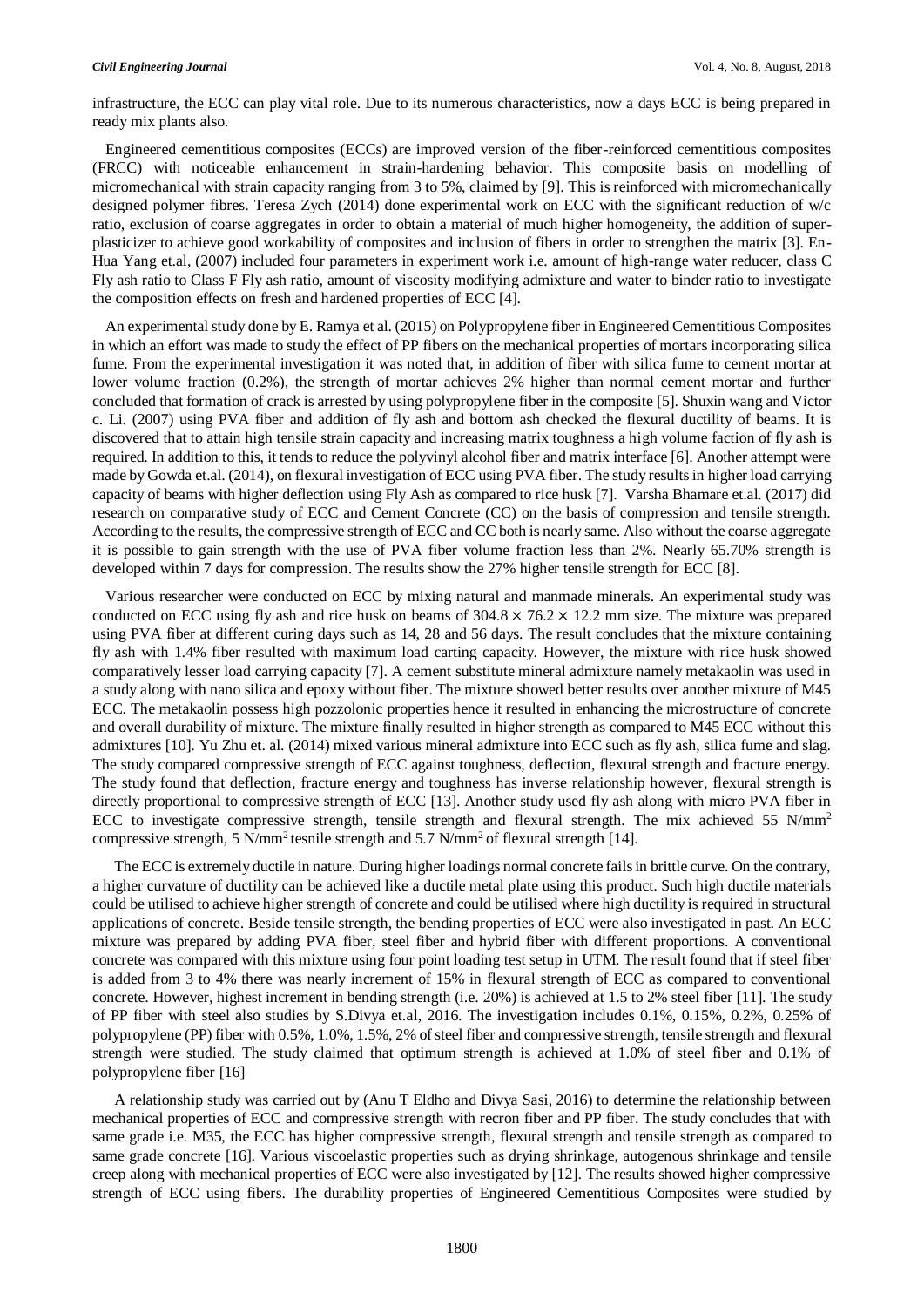R.Sathish Kumar and S.Ranjith, 2017. To verify the properties Coir fiber and polyvinyl alcohol fiber with various proportions of mineral admixtures such as rice husk ash and silica fume has been used in ECC [20].

A stress strain relationship study on ECC using simulation were also carried in past. In this work, a numerical model was used to simulate the overall stress strain relationship. From the model, study suggest that ECC is a good material for higher mechanical properties and to have high durability [21]. A latest research was carried out by Dr. Elson John et.al. 2018 to investigate the expansion gap issues of bridge deck, a very critical issue in bridge deck. Along with this density variation, flow characteristics and abrasion resistance of different ECC mixes were studied. The study finally suggests ECC with PVA fiber for expansion gap issue of bridge slab [17]. Another latest research was conducted by Brinila Bright B N et.al, 2018 on Experimental Investigation of ECC by mixing Jute and Nylon as natural and artificial fibers. This research was an attempt to increase the ductile properties of ECC by replacing natural and artificial fibers over coarse aggregates. The best results of bending strength achieved at 1.5% of each fiber i.e. 15.86 N/mm<sup>2</sup>. Beside this compressive and tensile strength were also investigated. The best result of both achieved at same percentage of fibers i.e. 21.34 and 4.1 N/mm<sup>2</sup> respectively [18]. To improve the ductile property of ECC, another attempt was made by Ganesh S. Ghodke et.al. 2017. The study tests beams specimen and also investigated the cracking pattern [19].

In past, the development on ECC in terms of tensile strength is not much mature. In some cases, the tensile strength of ECC remains same as of PCC while in other cases, it increases but up to little extent [7-8]. The development of this material surely not only enhance the safety and durability of structure but tends to reduce long term burden of cost which, otherwise, would require for high degree of maintenance and causing environmental degradation due to extra material production.

In this study, ECC is made by inclusion of polyvinyl alcohol (PVA) fibers. The high range brittle behavior of dense matrix is being counteract by the fibers inclusion. Thus the high post cracking is eliminated by the reaction of fiber with the matrix, forming a strong bond between the two. Regardless of its geometry, polypropylene has several distinctive properties that make it compatible for use in this composite. The fibers are chemically inert and stable in the alkaline environment of concrete, with a relatively high melting point, and low cost. The study aims to investigate the tensile behavior of ECC using laboratory tests. All the tests were performed on modern digital Universal Testing Machine (UTM) in Mehran University of Engineering and Technology, Jamshoro, Pakistan. This experimental analysis of ECC on cylindrical specimens results in extreme increment of tensile strength which is ultimate goal of structural engineers.

# **2. Research Material**

In this research work, two types of materials were cast and tested in laboratory. The plain cement concrete and engineered cementations Composites (ECC). Table 1 describes the raw materials used in both composites.

#### **2.1. Cement**

Locally available Ordinary Portland Cement (OPC) was used as binding material. It was used in both ECC and PCC as binding agent. The lab tests conducted on cement were Unit weight, Fineness of cement, and initial and final setting time. The Unit weight of cement was measured as  $1400 \text{ kg/m}^3$  whereas Fineness of cement was 12.5% retained on No. 200 sieve. The initial and final setting time of the cement was 40 and 148 minutes respectively.

| ECC                          |  |
|------------------------------|--|
| Cement                       |  |
|                              |  |
|                              |  |
| Sand                         |  |
| Fly Ash                      |  |
| Polypropylene Fiber          |  |
| Admixture (Superplasticizer) |  |
| Water                        |  |
|                              |  |

|  | Table 1. Materials of ECC and PCC |  |  |
|--|-----------------------------------|--|--|
|--|-----------------------------------|--|--|

#### **2.2. Fine Aggregate (FA)**

It was used in the preparation of normal concrete only i.e. PCC. First of all gradation of FA was done on sieve shaker machine and results are enumerated in grading curve of Figure 1. The aggregates passing from 4.75 mm sieve were used in concrete manufacturing. The lab tests conducted on fine aggregates are mentioned in Table 2. The aggregates were clean, dry and hilly sand obtained from Bohlari quarry.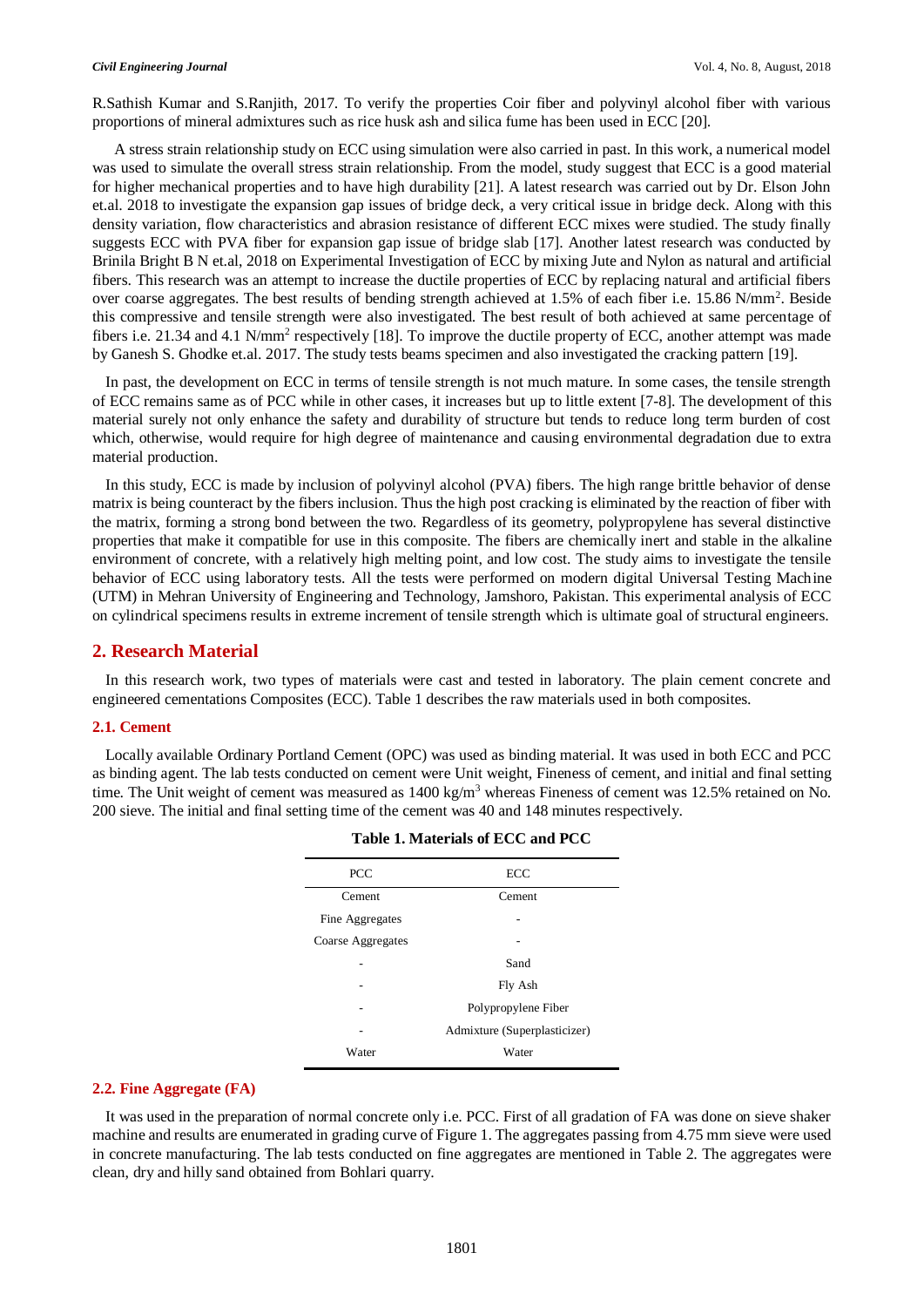

**Figure 1. Grading curve of FA**

#### **2.3. Coarse Aggregate**

In PCC, 13 mm nominal size coarse aggregates were used in this study. Sieve analysis is done as per ASTM C33 for assuring the well graded size of CA and resulting gradation curve is shown in Figure 2. The tests conducted on coarse aggregates are given in Table 2 with their results. Coarse aggregates are mixed with the cement to produce concrete. These aggregates were brought from Petaro crushing plant.



**Figure 2. Grading curve of CA**

## **2.4. Fine Sand**

The sand which is used in casting of ECC is very fine. This is obtained by sieving the same fine aggregates used in PCC. The fine sand is obtained by passing it on 250 µm sieve and retaining on 150 µm sieve. Its pictorial view is shown in Figure 3. For this work the sand was manually sieved. After manual sieving, retain of 150 µm sieve was taken for research work. The lab tests done on sand are given in Table 1 with their results.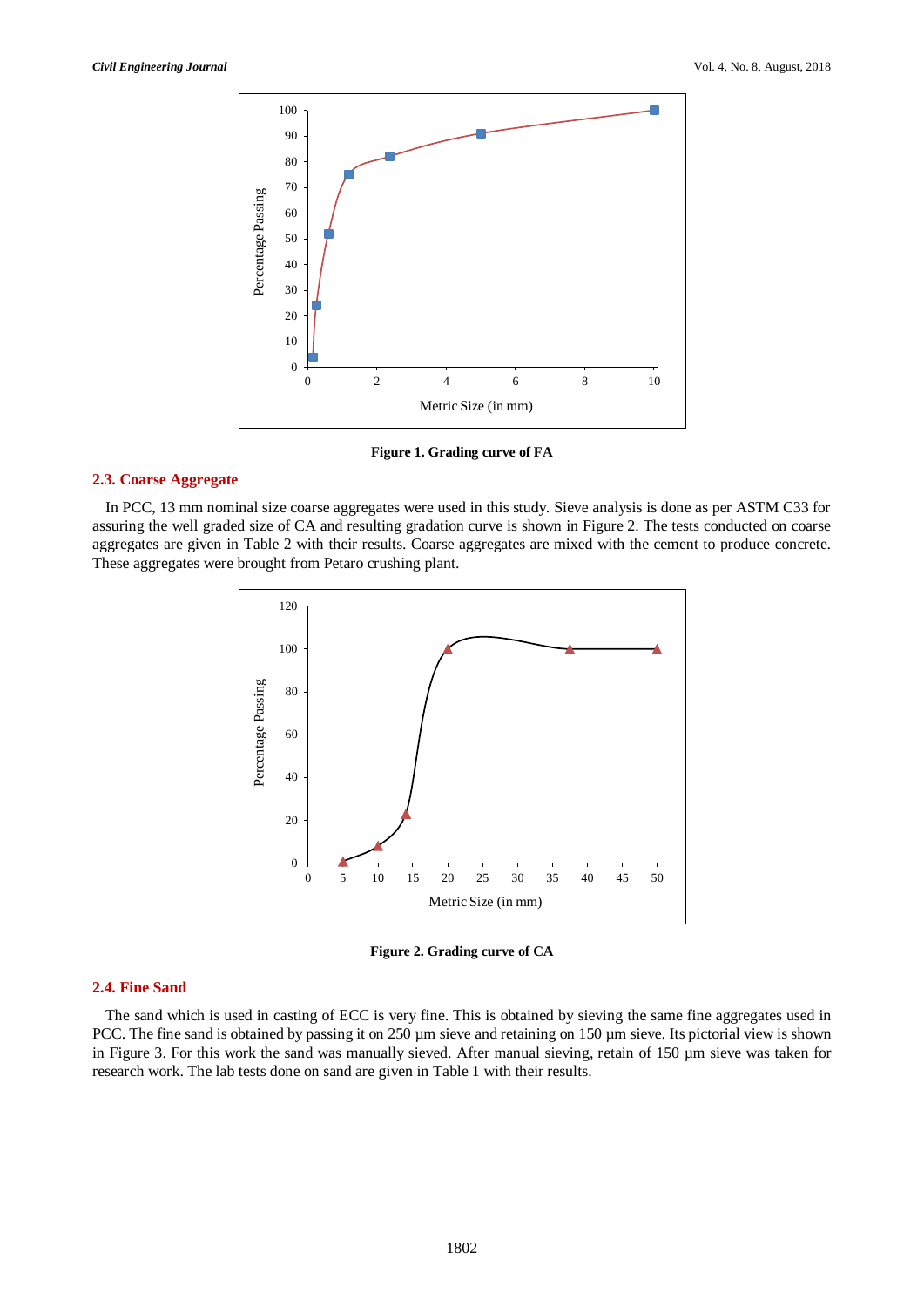

**Figure 3. Sand used in casting of ECC**

| <b>Lab Tests</b>       | <b>Fine Aggregates</b> | <b>Coarse Aggregates</b> | Sand                        |
|------------------------|------------------------|--------------------------|-----------------------------|
| Specific<br>gravity    | 2.69                   | 2.66                     | 2.66                        |
| Unit weight<br>(kg/m3) | 1597                   | 1256                     | 1381                        |
| Water<br>Absorption    | 2%                     | 0.25%                    | $3-4%$                      |
| Fineness<br>Modulus    | 3.63                   | 3.68                     | 100% passing of $250 \mu m$ |

**Table 2. Properties of fine aggregates, coarse aggregates and sand**

#### **2.5. Polypropylene Fiber**

Fibers in the concrete resist the cracking due to drying and plastic shrinkage. The function of PP fibers is to avoid the micro crack creations. Polypropylene (PP) fibers as shown in Figure 4 with length of 19 mm were mixed with the ECC.



**Figure 4. Polypropylene Fiber**

The fibers were used in different percentages. This was purchased from Matrixx Company (Duracrete), Karachi Pakistan. Polypropylene fibers do not absorb water, due to a hydrophobic surface, which prevents any chemical adhesion with the concrete matrix. Fibers bond in the concrete matrix through interfacial adhesion and mechanical anchoring.

#### **2.6. Fly Ash**

The Fly Ash used in the research work was Pozzocrete 40 type. It confirms to ASTM 618. It can be used as a component of cement with Portland clinker. The properties of fly ash are provided by the Matrixx Company is mentioned in Table 3. The use of fly ash in RCC construction is extremely successful. The fly ash reduces hydration without affecting the strength and it also increases the ultimate strength of concrete by providing better compaction ability of mixture. Beside several other paramount properties, it arrested the fine void spaces in mix which would otherwise be occupied by water or cement. Hence fly ash increases the strength of the composites.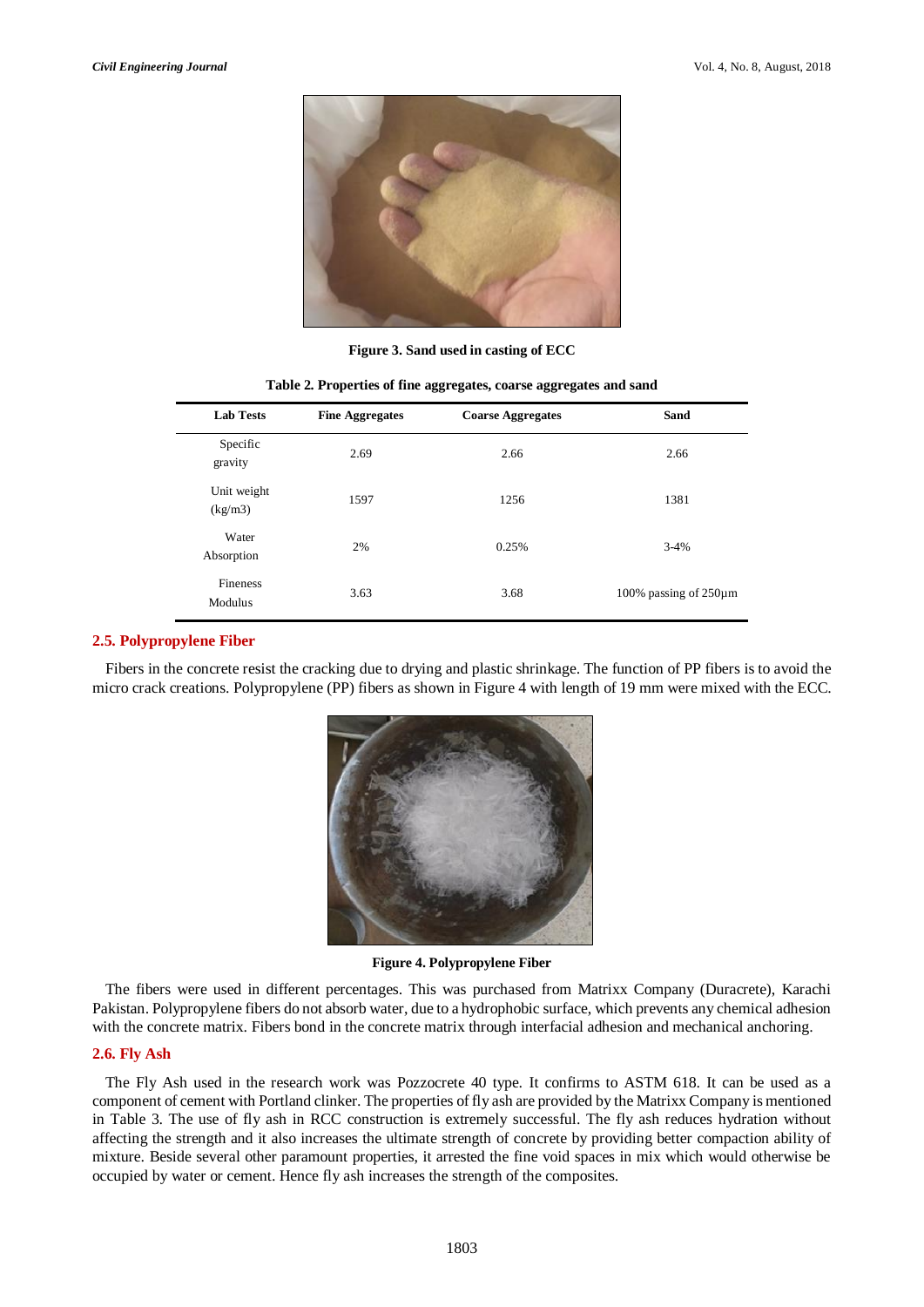#### **2.7. Superplasticizer**

This is the admixture utilize in concrete to enhance the rheological properties of green concrete. This admixture helps to disperse the mixture's constitutes uniformly. It is a form of additives in mix. The adhesion of fly ash increases the water demand in concrete and cause lesser flow ability of mixes. The addition of super plasticizer increase the slump. The super plasticizer were purchased from Sika Karachi.

| <b>Properties</b>               | <b>Values</b>              | <b>Standards</b> |
|---------------------------------|----------------------------|------------------|
| Compressive Strength            | $5,500 - 8,000$            | ASTM D695        |
| <b>Flexural Strength</b>        | $6,000 - 8,000$            | ASTM D790        |
| Tensile Strength at break (psi) | $4,500 - 6,000$            | ASTM D638        |
| Elongation at break (%)         | $100 - 600$                | ASTM D638        |
| Water absorption                | Negligible $(0.01 - 0.03)$ | ASTM D570        |
| Specific gravity                | $0.90 - 0.91$              | ASTM D792        |
| Tensile Modulus (ksi)           | $165 - 225$                | ASTM D638        |
| Compressive Modulus (ksi)       | $150 - 300$                | ASTM D695        |
| Flexural Modulus (ksi @ 25°C)   | $170 - 250$                | ASTM D790        |

| Table 3. Properties of Fly Ash |  |  |  |  |  |
|--------------------------------|--|--|--|--|--|
|--------------------------------|--|--|--|--|--|

# **3. Specimen Details and Mix Design**

Mix proportion has important role in terms of strength and the better workability. Dr Victor c. Li, 2008, proposed a mix ratio of 1:0.8:1.2 (cement: sand: fly ash), for better hardened properties and rheological properties [2].

In this research, 90 cylinders were made from ECC, 45 cylinders from each mix i.e. at mix design ratio 1:1:1 and 1:0.8:1.2 (Cement: Sand: Fly Ash) on various percentages of fibers (i.e. 0%, 0.25%, 0.5%, 0.75% and 1%). Also 9 additional cylinders were cast from normal concrete (1:2:4 @ 0.5 w/c ratio) at 7, 14 and 28 days for reference purpose. The specimens were test in UTM. The further details is mentioned in table.

# **4. Experimental Program**

The required quantities of materials i.e. cement, fine aggregates and coarse aggregates for normal concrete and cement, sand, fly ash and super plasticizers for ECC were mixed with the water to produce the mixtures. The mixer which was used in this research was a high shear mixer for the production of ECC. It is usually used for high mortar mixing. In this work, it was utilized for proper mixing of fiber so to have a homogenous form of mixture. The workability of PCC was found using slump cone test as 3 in. However, for the ECC it. It is so high that it can flow under its own weight on all the percentages of fibers. The workability was only visually observed i.e. in ECC the composite did not stand for a second and it started to flow under its own weight resulting in high flowable concrete.

For tensile strength testing, cylinders of dimensions 4 in. diameter x 8 in. height, having total volume of  $100.6$  in<sup>3</sup> were cast. The method adopted to determine the tensile strength of the specimen was indirect tensile or splitting tensile strength test. The Figure 5 shows the specimen under splitting tensile strength test. A diametric compressive load was applied along the length of the sample at a continuous rate until failure occurs. The loading induce tensile stresses on the plane containing the applied load, causing tensile failure of the sample, British Standard BS 1881: part 118:1993 and ASTM C78-94 formed the basis of this procedure. The Specimen are testing at the age of 7, 14 and 28 days of curing under the UTM. The machine applies compressive stress on the cubes due to the downward movement of the plated at a constant rate of 10 kN/Minute. The load applied at the failure of the cylinder was noted for every specimen. These should be brief and placed at the end of the text before the references.



**Figure 5. Cylinder in UTM under splitting tensile test setup**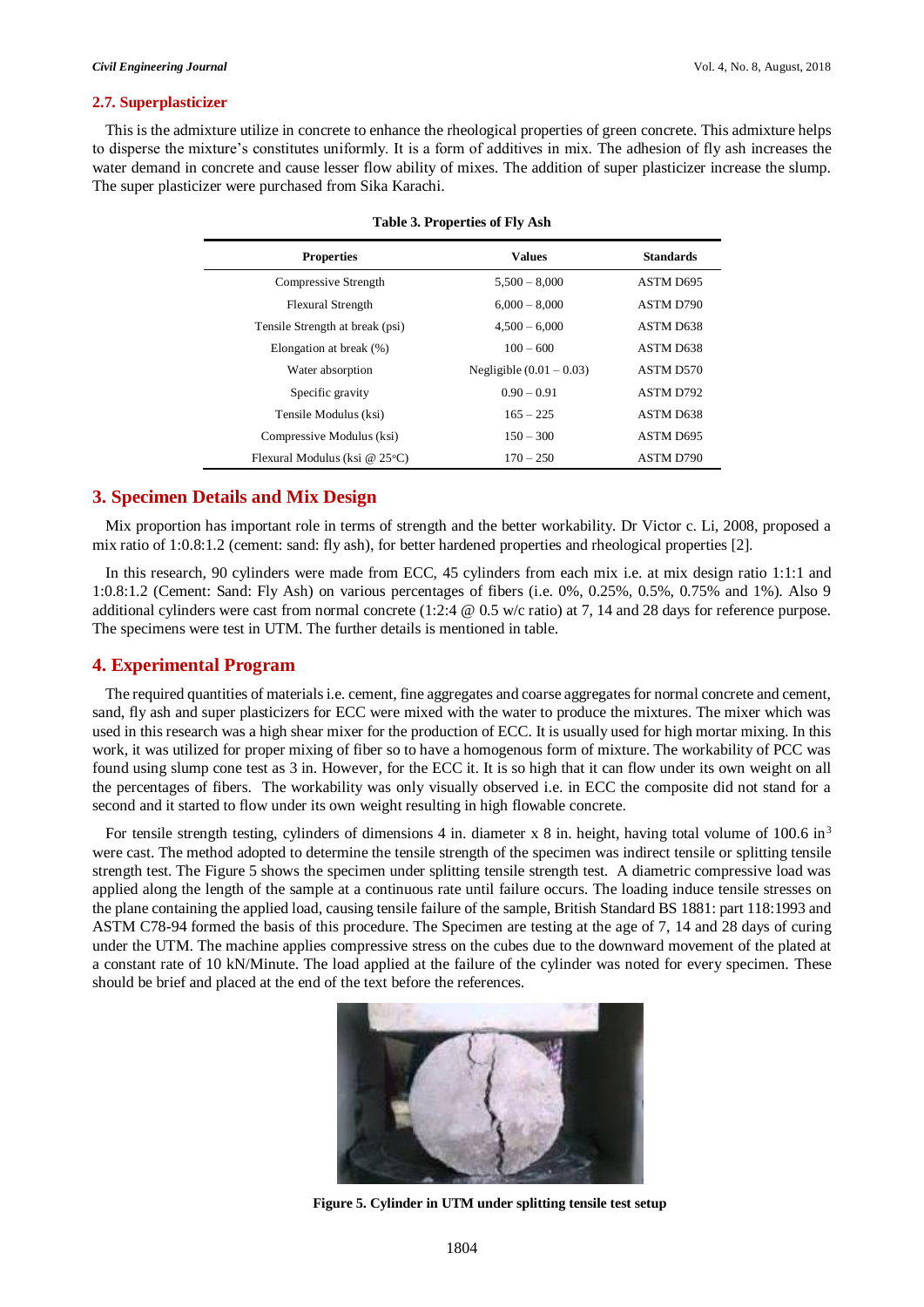| Material   | <b>Mix Ratios</b> | $w/c$ ratio | <b>Curing period</b> | $\%$ of fiber | No. of Cylinders            |
|------------|-------------------|-------------|----------------------|---------------|-----------------------------|
|            |                   |             | 7 days               |               | $\mathfrak{Z}$              |
| $\bf{PCC}$ | 1:2:4             | 0.5         | 14 days              | $\rm{Nil}$    | $\overline{\mathbf{3}}$     |
|            |                   |             | 28 days              |               | $\mathfrak{Z}$              |
|            |                   |             |                      |               | Total 09                    |
|            |                   |             |                      | $0\%$ ,       | $\mathfrak{Z}$              |
|            |                   |             |                      | 0.25%         | $\overline{\mathbf{3}}$     |
|            |                   |             | 7 days               | 0.5%          | $\sqrt{3}$                  |
|            |                   |             |                      | 0.75%         | $\mathfrak{Z}$              |
|            |                   |             |                      | $1\%$         | $\ensuremath{\mathfrak{Z}}$ |
|            |                   |             |                      | $0\%$         | $\mathfrak{Z}$              |
|            |                   |             |                      | 0.25%         | $\overline{3}$              |
|            | $1:1:1$           | 0.45        | 14 days              | 0.5%          | $\mathfrak{Z}$              |
|            |                   |             |                      | 0.75%         | $\sqrt{3}$                  |
|            |                   |             |                      | $1\%$         | $\sqrt{3}$                  |
|            |                   |             |                      | $0\%$         | $\mathfrak{Z}$              |
|            |                   |             |                      | 0.25%         | $\overline{\mathbf{3}}$     |
|            |                   |             | 28 days              | $0.5\%$       | $\mathfrak{Z}$              |
|            |                   |             |                      | 0.75%         | $\frac{3}{3}$               |
|            |                   |             |                      | $1\%$         |                             |
|            |                   |             |                      |               | Total 45                    |
| $\bf{ECC}$ |                   |             |                      | $0\%$         | $\overline{3}$              |
|            |                   |             |                      | 0.25%         | $\overline{\mathbf{3}}$     |
|            |                   |             | 7 days               | $0.5\%$       | $\sqrt{3}$                  |
|            |                   |             |                      | 0.75%         | $\mathfrak{Z}$              |
|            |                   |             |                      | $1\%$         | $\ensuremath{\mathfrak{Z}}$ |
|            |                   |             |                      | $0\%$         | $\mathfrak{Z}$              |
|            |                   |             |                      | 0.25%         | $\mathfrak{Z}$              |
|            | 1:0.8:1.2         | 0.45        | 14 days              | 0.5%          | $\overline{\mathbf{3}}$     |
|            |                   |             |                      | 0.75%         | $\mathfrak{Z}$              |
|            |                   |             |                      | $1\%$         | $\sqrt{3}$                  |
|            |                   |             |                      | $0\%$         | $\mathfrak{Z}$              |
|            |                   |             |                      | 0.25%         | $\overline{\mathbf{3}}$     |
|            |                   |             | $28\;{\rm days}$     | $0.5\%$       | $\sqrt{3}$                  |
|            |                   |             |                      | 0.75%         | $\ensuremath{\mathfrak{Z}}$ |
|            |                   |             |                      | $1\%$         | $\mathfrak{Z}$              |
|            |                   |             |                      |               | Total 45                    |

### **Table 4. Specimen Detailing**

# **5. Result and Discussion**

The cylindrical samples of PCC and ECC were tested in UTM, under splitting tensile strength test setup. The Figure 6 illustrates the splitting tensile strength results of PCC 1:2:4 with ECC 1:1:1 and 1:0.8:1.2 at 0% of PP fibers. Overall, the tensile strength of both mixes gradually increased from 7 to 28 days curing period. But, strength of concrete with ECC 1:0.8:1.2 is higher than PCC and ECC 1:1:1 by 28% and 19.6% respectively at 14 days. This strength is plummeted at 28th day by 6.6% as compared to ECC 1:1:1. Though, it is 42% and ECC 1:1:1 is 49.5% more than the PCC.



**Figure 6. Tensile Strength of PCC (1:2:4), ECC (1:1:1) and ECC (1:0.8:1.2) @ 0% PP fibres**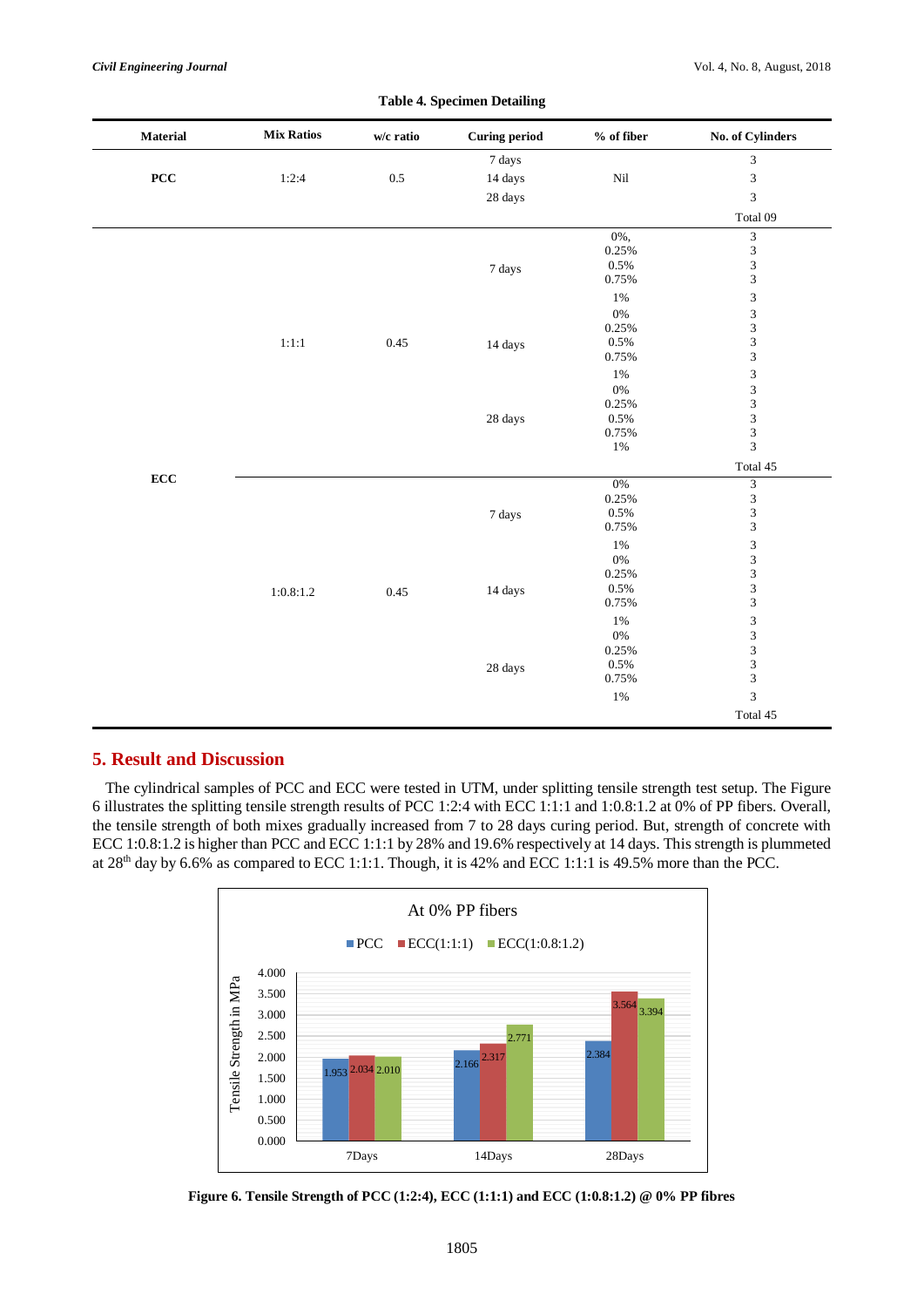#### *Civil Engineering Journal* Vol. 4, No. 8, August, 2018

Further, Figure 7 depicts the information at 0.25% of PP fibers, generally, same trend was observed here as that of 0% PP fibers. As percentage of PP fibersin ECC 1:1:1 and ECC 1:0.8:1.2 increased by 0.25%, the ultimate strength enhanced throughout course of time and peaked at 4.435 and 3.555 MPa by 28<sup>th</sup> day, which is 86% and 49% more than PCC, respectively. However, strength observed at ECC 1:1:1 is 25% more than the ECC 1:0.8:1.2 at same age.



**Figure 7. Tensile Strength of PCC (1:2:4), ECC (1:1:1) and ECC (1:0.8:1.2) @ 0.25% PP fibres**

While Figure 8, shows strength results at 0.5% of PP fibers. Hence, exactly, the same trend as that of previous is repeated, again. It uniformly raised in both mixes, at all curing ages and achieved single maximum value of 5.040 MPa for ECC1:1:1 after 28 days and this value is 111.4% and 38% higher as compared to PCC and ECC 1:0.8:1.2 respectively. And it is 38% higher than the mix ECC1:0.8:1.2. In addition to this, minor cracks were appeared on the external surface of specimens during loading which were not observed in any of the specimens at 0.25% of fibers.



**Figure 8. Tensile Strength of PCC (1:2:4), ECC (1:1:1) and ECC (1:0.8:1.2) @ 0.5% PP fibers**

On the other hand, as proportion of fibers exceed 0.5%, the tensile strength slightly increased throughout. But, this strength values are lower as compare to strength at 0.25% and 0.5% PP fibers. However, Figure 9 and 10 reveals that it is almost levelled off at 3.45 MPa by 14 and 28 days curing ages in both ECC 1:1:1 and ECC 1:0.8:1.2 at 0.75% and only ECC1:1:1 at 1% proportions of fibers. Furthermore, strength become steady in both mixes at  $28<sup>th</sup>$  day by approximately 4.2 MPa, which is 12% and 1.6 % more than ECC 1:0.8:1.2. Nonetheless, this decreased strength is still greater than the strength from PCC at all curing ages. The ultimate reason for this trend is non-uniform mixing of fibers in concrete. Lumps of fibers were generated during preparation of fresh concrete which resulted in suppressed strength.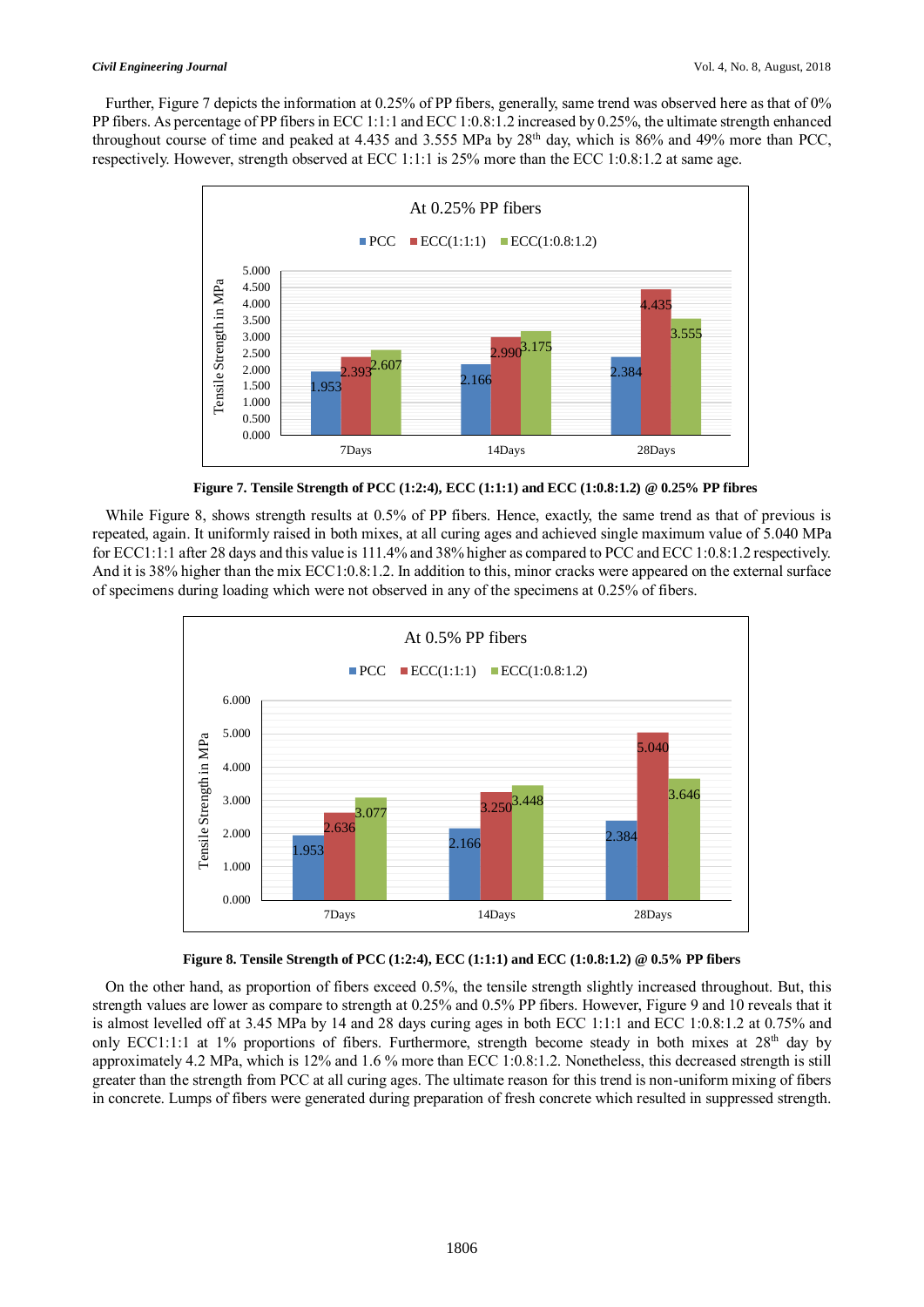





**Figure 10. Tensile Strength of PCC (1:2:4), ECC (1:1:1) and ECC (1:0.8:1.2) @ 1% PP fibers**

# **6. Conclusions**

Based on results of experimental investigation conducted on PCC and ECC  $@$  1:1:1 and 1:0.8:1.2, the following conclusions are drawn:

- ECC 1:1:1 achieve highest indirect tensile strength at 0.5% PP fiber than normal concrete 1:2:4. The results shows an increment of 111.40% than PCC 1:2:4.
- Whereas, ECC 1:0.8:1.2 attains highest value of indirect tensile strength at 1%, which is linearly increasing from 0% to 1% that is indicating that it would further increase.
- Tensile strength in ECC 1:1:1 is increasing from  $(0\% 0.5\%)$  of fibers by weight of cement and above 0.5% (such as, 0.75% and 1%) is decreasing as compared to other percentages (i.e. 0% - 0.5%).
- Tensile strength in ECC 1:0.8:1.2 is increasing from  $(0\% 1\%)$  of fibers by weight of cement and it has not shown any decrement up to 1% PP fiber which is indicating that the indirect tensile strength would increase further at upper trails than 1%.
- Workability of fiber reinforced concrete is also an appreciable issue as satisfactory workability was observed with use of chemical admixture with dosage of 1%.
- ECC 1:0.8:1.2, even in this ratio the indirect tensile strength has linear increment, but as the workability is concerned that was being decreased as the fiber percentage was being increased.